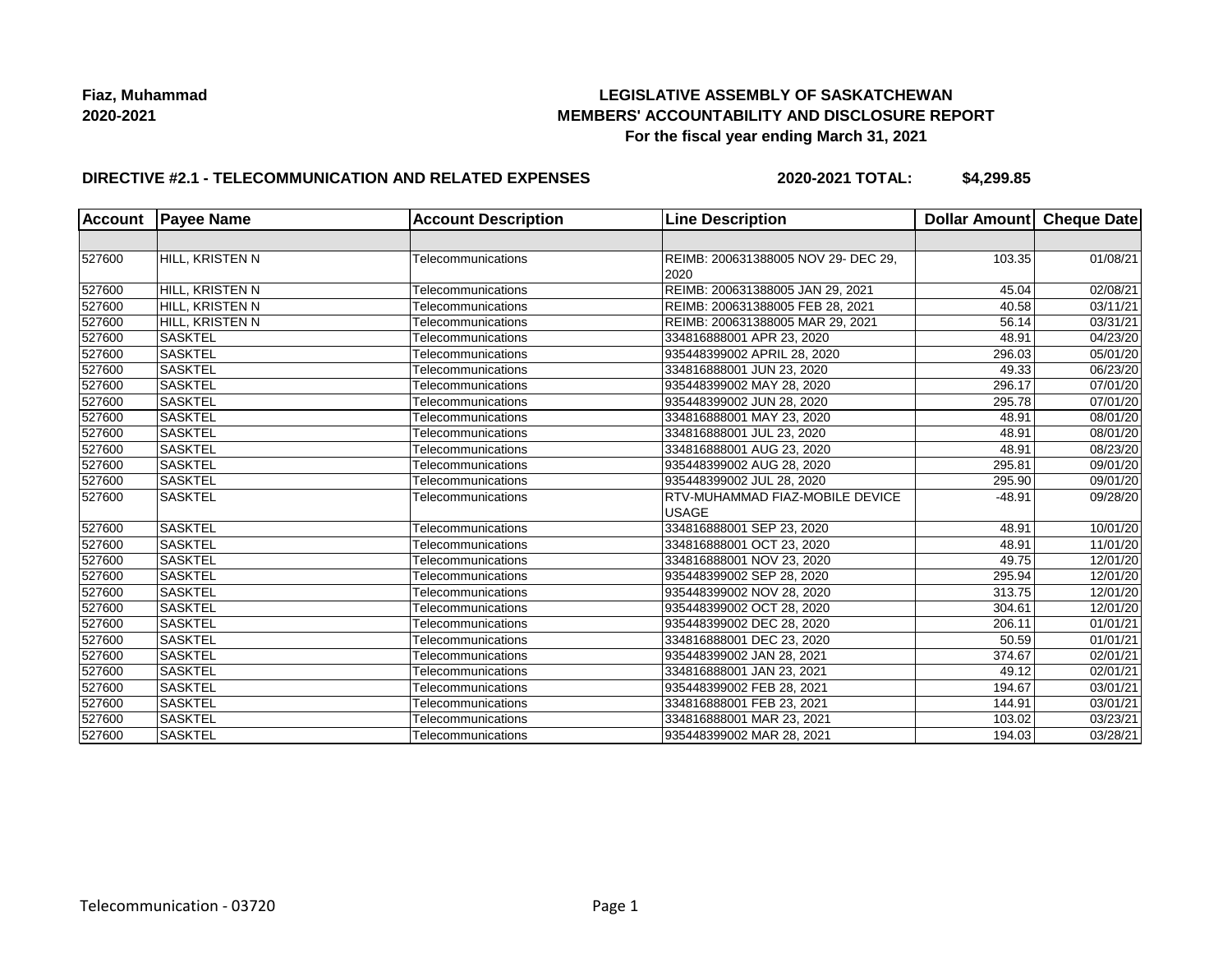# **LEGISLATIVE ASSEMBLY OF SASKATCHEWAN MEMBERS' ACCOUNTABILITY AND DISCLOSURE REPORT For the fiscal year ending March 31, 2021**

### **DIRECTIVE #3.1 - MLA TRAVEL AND LIVING EXPENSES**

**2020-2021 TOTAL: \$5,747.61**

| <b>IAccount</b> | <b>IPavee Name</b> | <b>IAccount Description</b> | <b>ILine Description</b>               | <b>Dollar AmountI Cheque Date</b> |          |
|-----------------|--------------------|-----------------------------|----------------------------------------|-----------------------------------|----------|
|                 |                    |                             |                                        |                                   |          |
| 541900          | FIAZ. MUHAMMAD     | Elected Rep - Travel        | IMLA TRAVEL MAR 1, 2020 - FEB 28, 2021 | 5.726.56                          | 03/23/21 |
| 541900          | FIAZ, MUHAMMAD     | Elected Rep - Travel        | IMLA TRAVEL FEB 22, 2021               | 21.05                             | 03/29/21 |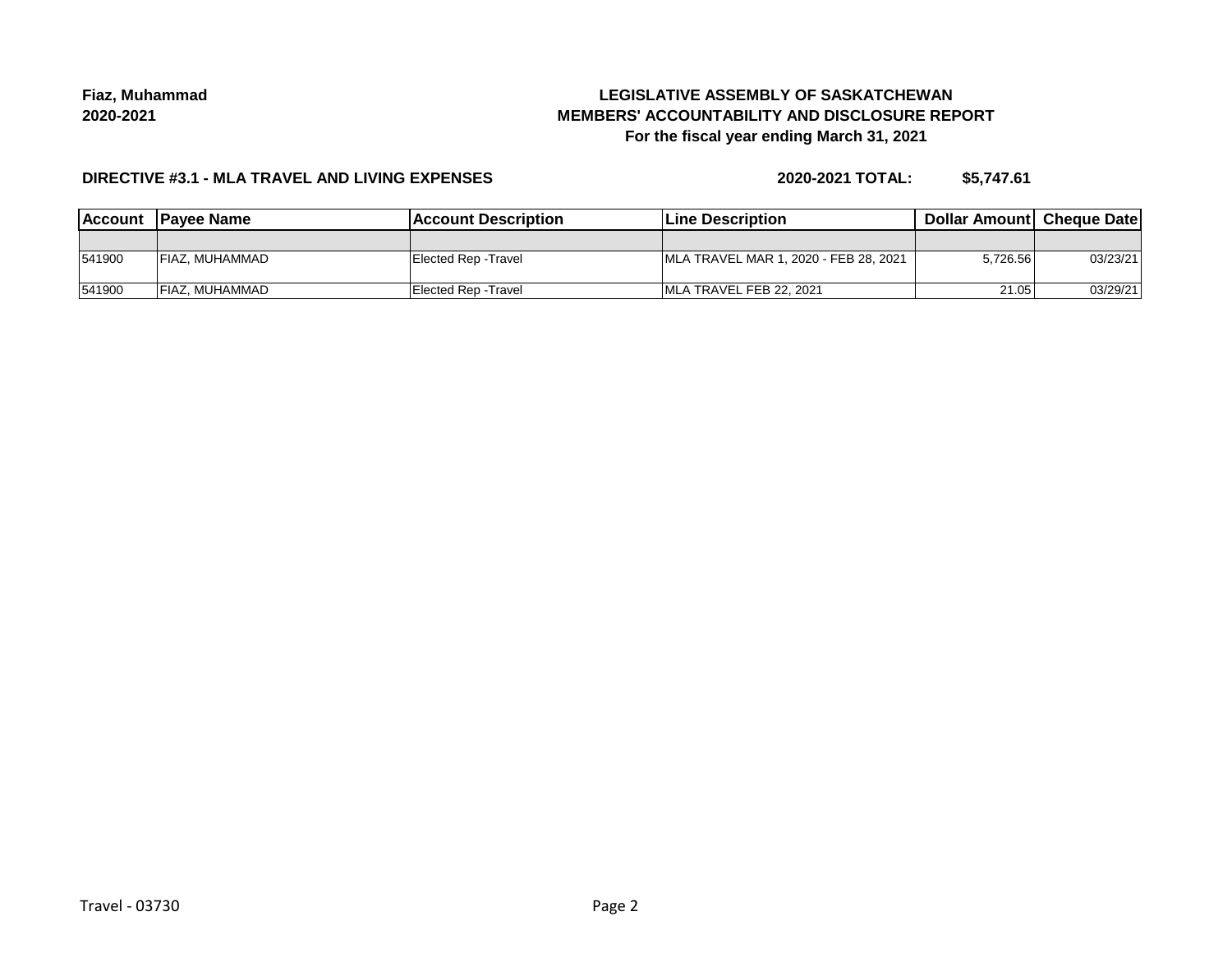## **LEGISLATIVE ASSEMBLY OF SASKATCHEWAN MEMBERS' ACCOUNTABILITY AND DISCLOSURE REPORT For the fiscal year ending March 31, 2021**

#### **DIRECTIVE #4.1 - CONSTITUENCY SERVICE EXPENSES**

| <b>Account</b> | <b>Payee Name</b>                   | <b>Account Description</b>                | <b>Line Description</b>         | <b>Dollar Amount</b> | <b>Cheque Date</b> |
|----------------|-------------------------------------|-------------------------------------------|---------------------------------|----------------------|--------------------|
|                |                                     |                                           |                                 |                      |                    |
| 521372         | <b>BRIGHTEN CREATIVE GROUP LTD.</b> | Photographer's Services                   | PHOTOGRAPHY GST EXEMPT          | 82.19                | 02/01/21           |
| 522000         | <b>COLLIERS INTERNATIONAL</b>       | Rent of Ground, Buildings and Other Space | APRIL 2020 MLA OFFICE RENT      | 1,843.92             | 04/01/20           |
| 522000         | <b>COLLIERS INTERNATIONAL</b>       | Rent of Ground, Buildings and Other Space | MAY 2020 MLA OFFICE RENT        | 1,843.92             | 04/25/20           |
| 522000         | <b>COLLIERS INTERNATIONAL</b>       | Rent of Ground, Buildings and Other Space | JUNE 2020 MLA OFFICE RENT       | 1,843.92             | 05/15/20           |
| 522000         | <b>COLLIERS INTERNATIONAL</b>       | Rent of Ground, Buildings and Other Space | JULY 2020 MLA OFFICE RENT       | 1,843.92             | 06/07/20           |
| 522000         | <b>COLLIERS INTERNATIONAL</b>       | Rent of Ground, Buildings and Other Space | AUG 2020 MLA OFFICE RENT        | 1,843.92             | 07/07/20           |
| 522000         | <b>COLLIERS INTERNATIONAL</b>       | Rent of Ground, Buildings and Other Space | SEPT 2020 MLA OFFICE RENT       | 1,843.92             | 08/14/20           |
| 522000         | <b>COLLIERS INTERNATIONAL</b>       | Rent of Ground, Buildings and Other Space | OCT 2020 MLA OFFICE RENT        | 1,843.92             | 09/11/20           |
| 522000         | <b>COLLIERS INTERNATIONAL</b>       | Rent of Ground, Buildings and Other Space | NOV 2020 MLA OFFICE RENT        | 1,843.92             | 10/07/20           |
| 522000         | <b>COLLIERS INTERNATIONAL</b>       | Rent of Ground, Buildings and Other Space | DEC 2020 MLA OFFICE RENT        | 832.74               | 11/12/20           |
| 522000         | TANIAS HOLDINGS LTD.                | Rent of Ground, Buildings and Other Space | <b>DEC 2020 MLA OFFICE RENT</b> | 1,011.18             | 02/01/21           |
| 522000         | <b>TANIAS HOLDINGS LTD.</b>         | Rent of Ground, Buildings and Other Space | JAN 2021 MLA OFFICE RENT        | 1,843.92             | 02/01/21           |
| 522000         | TANIAS HOLDINGS LTD.                | Rent of Ground, Buildings and Other Space | <b>RENT ADJUSTMENT</b>          | 74.50                | 02/01/21           |
| 522000         | <b>TANIAS HOLDINGS LTD.</b>         | Rent of Ground, Buildings and Other Space | FEB 2021 MLA OFFICE RENT        | 1,843.92             | 02/01/21           |
| 522000         | TANIAS HOLDINGS LTD.                | Rent of Ground, Buildings and Other Space | MAR 2021 MLA OFFICE RENT        | 1,881.17             | 03/01/21           |
| 522000         | TANIAS HOLDINGS LTD.                | Rent of Ground, Buildings and Other Space | MLA OFFICE RENT ADJUSTMENT      | 144.33               | 03/08/21           |
| 522200         | GOLD BUSINESS MACHINES LTD.         | Rent of Photocopiers                      | <b>COPIER CHARGES</b>           | 134.32               | 04/01/20           |
| 522200         | <b>GOLD BUSINESS MACHINES LTD.</b>  | Rent of Photocopiers                      | <b>COPIER CHARGES</b>           | 132.40               | 05/01/20           |
| 522200         | <b>GOLD BUSINESS MACHINES LTD.</b>  | Rent of Photocopiers                      | <b>COPIER CHARGES</b>           | 130.51               | 06/01/20           |
| 522200         | GOLD BUSINESS MACHINES LTD.         | Rent of Photocopiers                      | <b>COPIER CHARGES</b>           | 118.95               | 07/01/20           |
| 522200         | GOLD BUSINESS MACHINES LTD.         | Rent of Photocopiers                      | <b>COPIER CHARGES</b>           | 130.79               | 08/01/20           |
| 522200         | <b>GOLD BUSINESS MACHINES LTD.</b>  | Rent of Photocopiers                      | <b>COPIER CHARGES</b>           | 144.50               | 09/01/20           |
| 522200         | GOLD BUSINESS MACHINES LTD.         | Rent of Photocopiers                      | <b>COPIER CHARGES</b>           | 132.84               | 11/01/20           |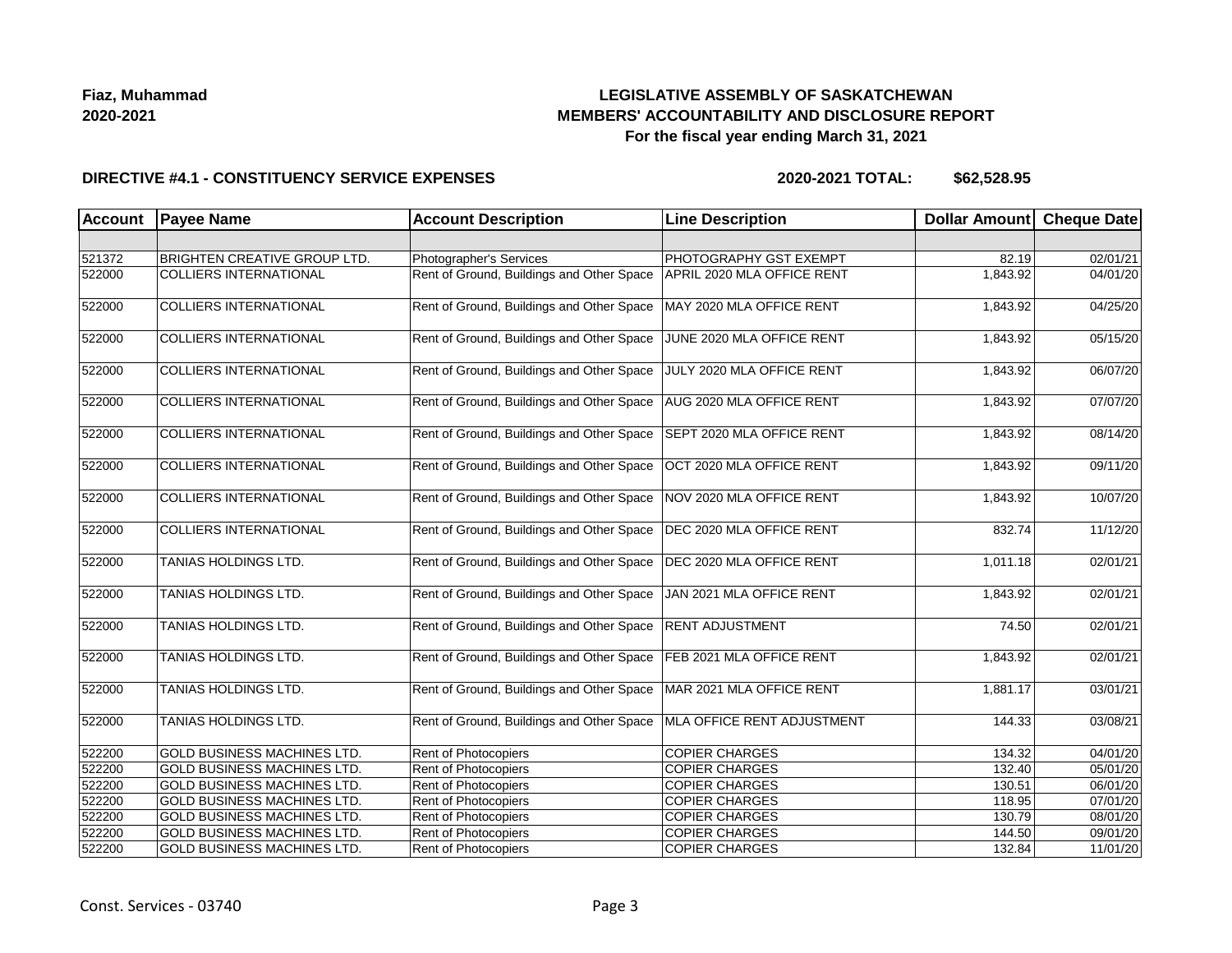## **LEGISLATIVE ASSEMBLY OF SASKATCHEWAN MEMBERS' ACCOUNTABILITY AND DISCLOSURE REPORT For the fiscal year ending March 31, 2021**

### **DIRECTIVE #4.1 - CONSTITUENCY SERVICE EXPENSES**

| <b>Account</b> | <b>Payee Name</b>                                             | <b>Account Description</b>              | <b>Line Description</b>                  | Dollar Amount Cheque Date |                       |
|----------------|---------------------------------------------------------------|-----------------------------------------|------------------------------------------|---------------------------|-----------------------|
|                |                                                               |                                         |                                          |                           |                       |
| 522200         | GOLD BUSINESS MACHINES LTD.                                   | <b>Rent of Photocopiers</b>             | <b>COPIER CHARGES</b>                    | 111.30                    | 11/01/20              |
| 522200         | <b>GOLD BUSINESS MACHINES LTD.</b>                            | <b>Rent of Photocopiers</b>             | <b>COPIER CHARGES</b>                    | 162.96                    | 12/01/20              |
| 522200         | <b>GOLD BUSINESS MACHINES LTD.</b>                            | <b>Rent of Photocopiers</b>             | <b>COPIER CHARGES</b>                    | 277.21                    | 01/01/21              |
| 522200         | <b>GOLD BUSINESS MACHINES LTD.</b>                            | Rent of Photocopiers                    | <b>COPIER CHARGES</b>                    | 136.71                    | 02/01/21              |
| 522200         | <b>GOLD BUSINESS MACHINES LTD.</b>                            | Rent of Photocopiers                    | <b>COPIER CHARGES</b>                    | 137.14                    | 03/01/21              |
| 522200         | MINISTER OF FINANCE-MINISTRY OF<br>SASKBUILDS AND PROCUREMENT | Rent of Photocopiers                    | PHOTOCOPIER SERVICES 20/21               | 100.00                    | 03/01/21              |
| 522500         | SMITHS' AGENCY (REGINA) LTD.                                  | <b>Insurance Premiums</b>               | OFFICE INSURANCE POLICY#C70129456-<br>١O | 578.76                    | 07/03/20              |
| 522700         | SASKPOWER CORPORATION                                         | Utilities - Electricity and Nat Gas     | 510006509325 APR 9, 2020                 | 145.49                    | 05/01/20              |
| 522700         | <b>SASKPOWER CORPORATION</b>                                  | Utilities - Electricity and Nat Gas     | 510006509325 MAY 11, 2020                | 27.70                     | 06/01/20              |
| 522700         | SASKPOWER CORPORATION                                         | Utilities - Electricity and Nat Gas     | 510006509325 JUN 9, 2020                 | 173.17                    | 06/09/20              |
| 522700         | SASKPOWER CORPORATION                                         | Utilities - Electricity and Nat Gas     | 510006509325 JUL 10, 2020                | 161.07                    | 07/10/20              |
| 522700         | SASKPOWER CORPORATION                                         | Utilities - Electricity and Nat Gas     | 510006509325 AUG 12, 2020                | 29.50                     | 08/12/20              |
| 522700         | SASKPOWER CORPORATION                                         | Utilities - Electricity and Nat Gas     | 510006509325 SEP 10, 2020                | 128.76                    | 09/10/20              |
| 522700         | SASKPOWER CORPORATION                                         | Utilities - Electricity and Nat Gas     | 510006509325 NOV 10, 2020                | 67.35                     | 12/01/20              |
| 522700         | <b>SASKPOWER CORPORATION</b>                                  | Utilities - Electricity and Nat Gas     | 510006509325 OCT 9, 2020                 | 125.62                    | 12/01/20              |
| 522700         | SASKPOWER CORPORATION                                         | Utilities - Electricity and Nat Gas     | 510006509325 DEC 9, 2020                 | 142.43                    | 12/09/20              |
| 522700         | SASKPOWER CORPORATION                                         | Utilities - Electricity and Nat Gas     | 510006509325 JAN 12, 2021                | 130.95                    | $\overline{01/12/21}$ |
| 522700         | SASKPOWER CORPORATION                                         | Utilities - Electricity and Nat Gas     | 510006509325 FEB 8, 2021                 | 57.79                     | 02/08/21              |
| 522700         | SASKPOWER CORPORATION                                         | Utilities - Electricity and Nat Gas     | 510006509325 MAR 9, 2021                 | 124.52                    | 03/09/21              |
| 525000         | <b>FIAZ, MUHAMMAD</b>                                         | Postal, Courier, Freight and Related    | REIMB: LAPTOP/SPEAKER/POSTAGE            | 579.60                    | 12/16/20              |
| 525000         | FIAZ, MUHAMMAD                                                | Postal, Courier, Freight and Related    | <b>REIMB: POSTAGE</b>                    | 28.98                     | 12/28/20              |
| 525000         | FIAZ, MUHAMMAD                                                | Postal, Courier, Freight and Related    | <b>REIMB: POSTAGE</b>                    | 289.80                    | 01/08/21              |
| 525000         | FRYKLUND, JOSHUA                                              | Postal, Courier, Freight and Related    | POSTAGE/OFFICE SUPPLIES                  | 48.30                     | 09/03/20              |
| 525000         | HILL, KRISTEN N                                               | Postal, Courier, Freight and Related    | POSTAGE/OFFICE SUPPLIES                  | 96.60                     | 12/01/20              |
| 525000         | HILL, KRISTEN N                                               | Postal, Courier, Freight and Related    | <b>OFFICE SUPPLIES/POSTAGE</b>           | 289.80                    | 03/23/21              |
| 525000         | MINISTER OF FINANCE-MINISTRY OF<br>SASKBUILDS AND PROCUREMENT | Postal, Courier, Freight and Related    | MARCH 2021 MAIL SERVICES                 | 1.986.31                  | 03/31/21              |
| 525000         | PRAIRIE ADVERTISING DISTRIBUTORS<br>LTD.                      | Postal, Courier, Freight and Related    | POSTAGE GST EXEMPT                       | 423.48                    | 03/23/21              |
| 529000         | KIM CLEANING SERVICE                                          | <b>General Contractual Services</b>     | MLA OFFICE JANITORIAL SERVICE            | 84.80                     | 04/21/20              |
| 529000         | KIM CLEANING SERVICE                                          | <b>General Contractual Services</b>     | MLA OFFICE JANITORIAL SERVICE            | 84.80                     | 06/01/20              |
| 529000         | KIM CLEANING SERVICE                                          | <b>General Contractual Services</b>     | MLA OFFICE JANITORIAL SERVICE            | 84.80                     | 08/01/20              |
| 529000         | KIM CLEANING SERVICE                                          | <b>General Contractual Services</b>     | MLA OFFICE JANITORIAL SERVICE            | 84.80                     | 09/01/20              |
| 529000         | KIM CLEANING SERVICE                                          | <b>General Contractual Services</b>     | MLA OFFICE JANITORIAL SERVICE            | 84.80                     | 09/01/20              |
| 529000         | KIM CLEANING SERVICE                                          | <b>General Contractual Services</b>     | <b>MLA OFFICE JANITORIAL SERVICES</b>    | 84.80                     | 12/01/20              |
| 530000         | PATTISON OUTDOOR ADVERTISING LP                               | <b>Communications Development Costs</b> | <b>ADVERTISING PRODUCTION</b>            | 260.00                    | 01/01/21              |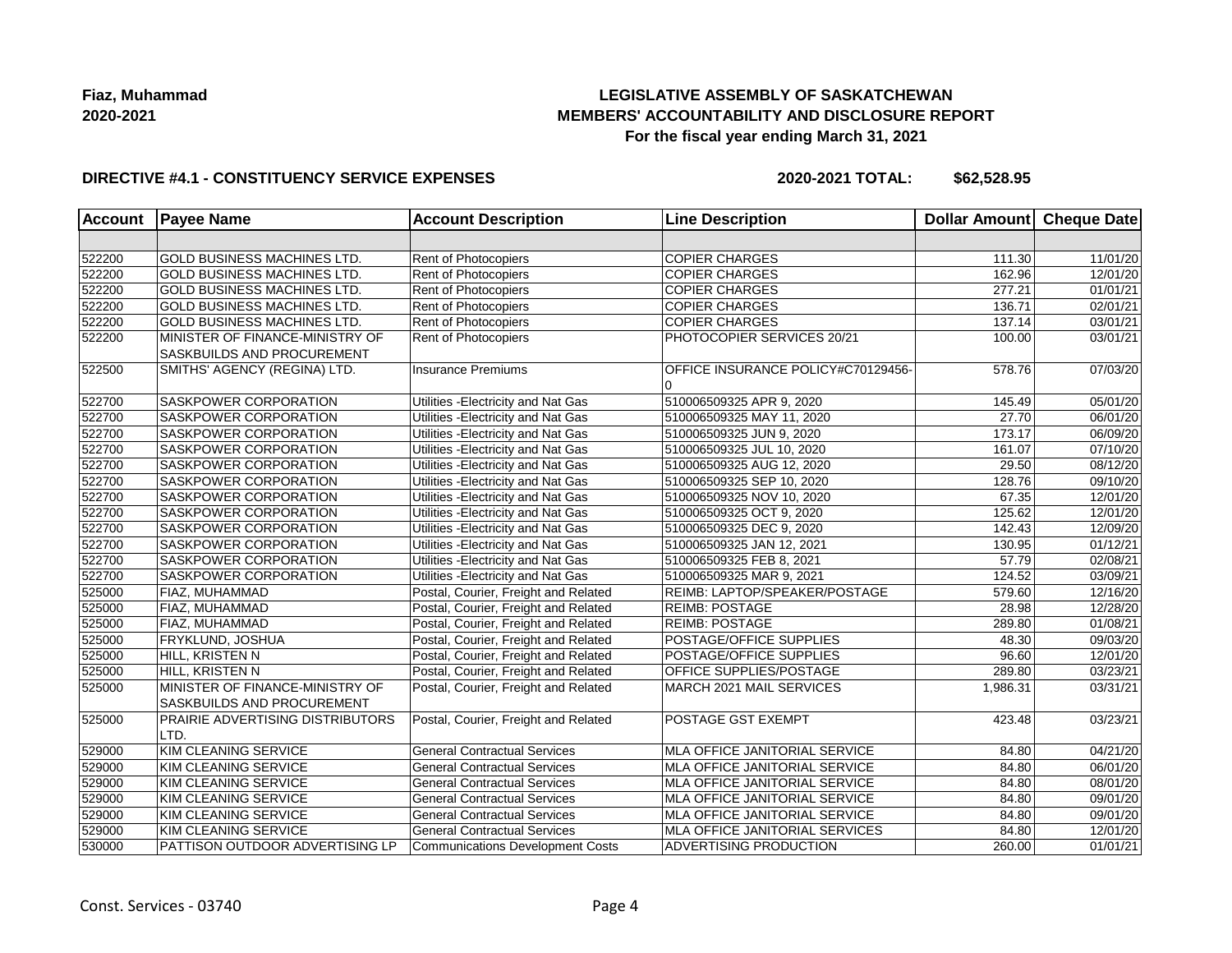## **LEGISLATIVE ASSEMBLY OF SASKATCHEWAN MEMBERS' ACCOUNTABILITY AND DISCLOSURE REPORT For the fiscal year ending March 31, 2021**

### **DIRECTIVE #4.1 - CONSTITUENCY SERVICE EXPENSES**

| <b>Account</b> | <b>Payee Name</b>                      | <b>Account Description</b>              | <b>Line Description</b>       | <b>Dollar Amount</b> | <b>Cheque Date</b>    |
|----------------|----------------------------------------|-----------------------------------------|-------------------------------|----------------------|-----------------------|
|                |                                        |                                         |                               |                      |                       |
| 530000         | PATTISON OUTDOOR ADVERTISING LP        | <b>Communications Development Costs</b> | <b>ADVERTISING PRODUCTION</b> | 357.00               | 03/25/21              |
| 530000         | <b>POSTCARD PORTABLES REGINA</b>       | <b>Communications Development Costs</b> | ADVERTISING/ADVERTISING       | 180.00               | 12/16/20              |
|                |                                        |                                         | <b>PRODUCTION</b>             |                      |                       |
| 530300         | MARU GROUP CANADA INC.                 | Primary Research/Focus group            | AD HOC RESEARCH               | 661.11               | 06/01/20              |
| 530300         | MARU GROUP CANADA INC.                 | Primary Research/Focus group            | <b>AD HOC RESEARCH</b>        | 661.11               | 10/01/20              |
| 530300         | MARU GROUP CANADA INC.                 | Primary Research/Focus group            | <b>AD HOC RESEARCH</b>        | 632.97               | 03/01/21              |
| 530300         | MARU GROUP CANADA INC.                 | Primary Research/Focus group            | AD HOC RESEARCH               | 632.97               | $\overline{03}/01/21$ |
| 530500         | CANADIAN NETWORK BROADCASTING          | Media Placement                         | <b>ADVERTISING</b>            | 729.00               | $\overline{08}/01/20$ |
| 530500         | <b>OUTFRONT MEDIA CANADA</b>           | Media Placement                         | <b>ADVERTISING</b>            | 1,000.00             | 06/18/20              |
| 530500         | <b>OUTFRONT MEDIA CANADA</b>           | Media Placement                         | ADVERTISING                   | 1,150.00             | 07/01/20              |
| 530500         | <b>OUTFRONT MEDIA CANADA</b>           | Media Placement                         | ADVERTISING                   | 1,150.00             | 08/06/20              |
| 530500         | <b>OUTFRONT MEDIA CANADA</b>           | Media Placement                         | <b>ADVERTISING</b>            | 1,000.00             | 09/01/20              |
| 530500         | <b>OUTFRONT MEDIA CANADA</b>           | Media Placement                         | <b>ADVERTISING</b>            | 1,150.00             | 12/10/20              |
| 530500         | <b>OUTFRONT MEDIA CANADA</b>           | Media Placement                         | <b>ADVERTISING</b>            | 900.00               | 12/17/20              |
| 530500         | PATTISON OUTDOOR ADVERTISING LP        | Media Placement                         | <b>ADVERTISING</b>            | 225.00               | 05/01/20              |
| 530500         | PATTISON OUTDOOR ADVERTISING LP        | Media Placement                         | ADVERTISING                   | 225.00               | 06/01/20              |
| 530500         | <b>PATTISON OUTDOOR ADVERTISING LP</b> | Media Placement                         | ADVERTISING                   | 225.00               | 06/22/20              |
| 530500         | PATTISON OUTDOOR ADVERTISING LP        | Media Placement                         | ADVERTISING                   | 225.00               | 08/01/20              |
| 530500         | PATTISON OUTDOOR ADVERTISING LP        | Media Placement                         | ADVERTISING                   | 225.00               | 11/01/20              |
| 530500         | PATTISON OUTDOOR ADVERTISING LP        | Media Placement                         | <b>ADVERTISING</b>            | 225.00               | 12/01/20              |
| 530500         | PATTISON OUTDOOR ADVERTISING LP        | Media Placement                         | ADVERTISING                   | 225.00               | 12/01/20              |
| 530500         | PATTISON OUTDOOR ADVERTISING LP        | Media Placement                         | ADVERTISING                   | 112.50               | 01/01/21              |
| 530500         | <b>PATTISON OUTDOOR ADVERTISING LP</b> | Media Placement                         | <b>ADVERTISING</b>            | 225.00               | 01/04/21              |
| 530500         | PATTISON OUTDOOR ADVERTISING LP        | Media Placement                         | <b>ADVERTISING</b>            | 225.00               | 02/01/21              |
| 530500         | PATTISON OUTDOOR ADVERTISING LP        | Media Placement                         | <b>ADVERTISING</b>            | 500.00               | 02/01/21              |
| 530500         | PATTISON OUTDOOR ADVERTISING LP        | Media Placement                         | <b>ADVERTISING</b>            | 225.00               | 03/01/21              |
| 530500         | PATTISON OUTDOOR ADVERTISING LP        | Media Placement                         | <b>ADVERTISING</b>            | 225.00               | 03/29/21              |
| 530500         | POSTCARD PORTABLES REGINA              | Media Placement                         | ADVERTISING                   | 485.00               | 04/22/20              |
| 530500         | <b>POSTCARD PORTABLES REGINA</b>       | Media Placement                         | ADVERTISING                   | 305.00               | 06/16/20              |
| 530500         | POSTCARD PORTABLES REGINA              | Media Placement                         | ADVERTISING                   | 305.00               | 07/16/20              |
| 530500         | <b>POSTCARD PORTABLES REGINA</b>       | Media Placement                         | <b>ADVERTISING</b>            | 725.00               | 08/04/20              |
| 530500         | <b>POSTCARD PORTABLES REGINA</b>       | Media Placement                         | <b>ADVERTISING - NO GST</b>   | 305.00               | $\overline{08}/16/20$ |
| 530500         | POSTCARD PORTABLES REGINA              | Media Placement                         | <b>ADVERTISING</b>            | 370.00               | 09/01/20              |
| 530500         | POSTCARD PORTABLES REGINA              | Media Placement                         | ADVERTISING                   | 305.00               | 12/01/20              |
| 530500         | POSTCARD PORTABLES REGINA              | Media Placement                         | <b>ADVERTISING</b>            | 305.00               | 12/01/20              |
| 530500         | POSTCARD PORTABLES REGINA              | Media Placement                         | ADVERTISING/ADVERTISING       | 305.00               | 12/16/20              |
|                |                                        |                                         | <b>PRODUCTION</b>             |                      |                       |
| 530500         | POSTCARD PORTABLES REGINA              | Media Placement                         | <b>ADVERTISING</b>            | 485.00               | 01/01/21              |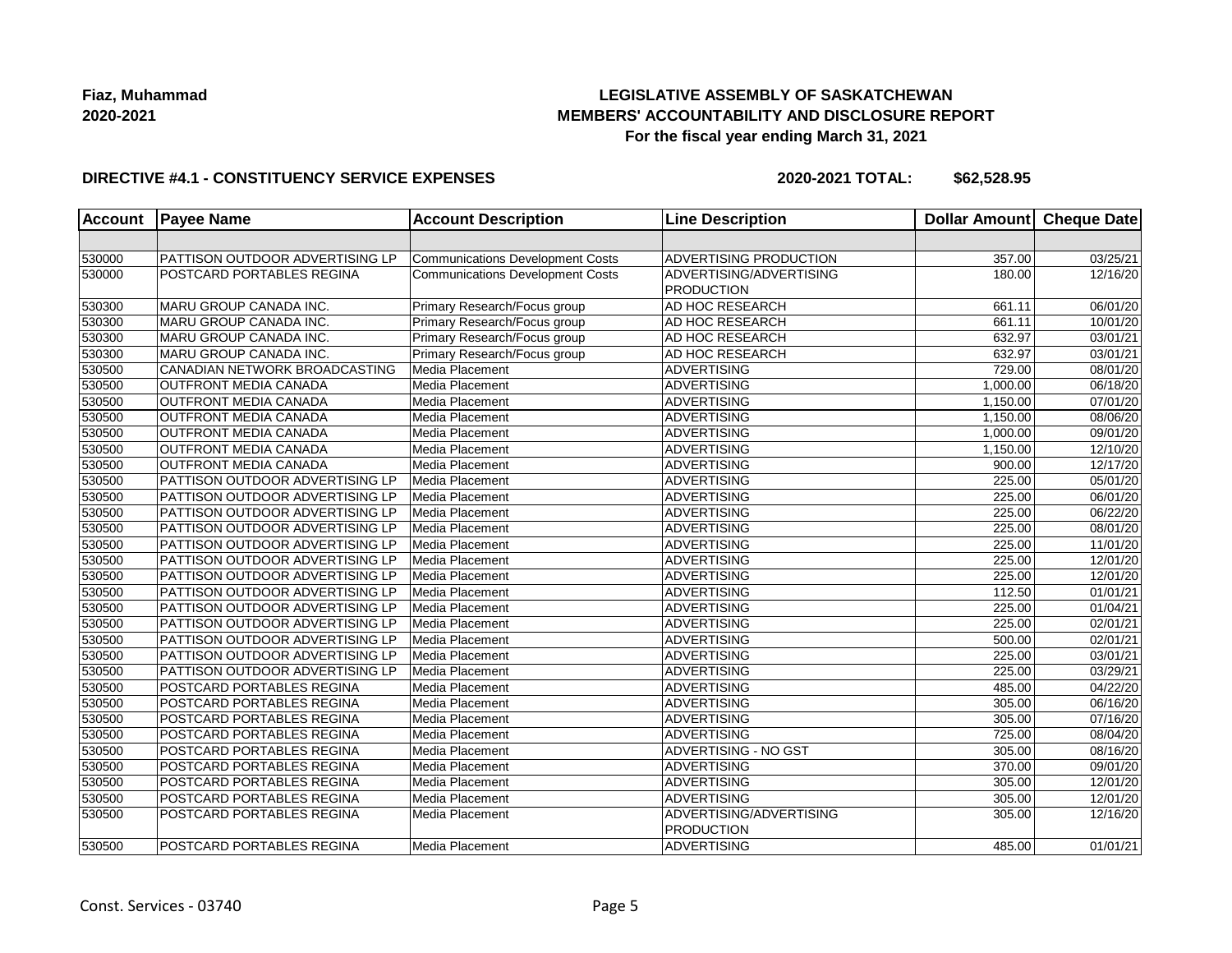## **LEGISLATIVE ASSEMBLY OF SASKATCHEWAN MEMBERS' ACCOUNTABILITY AND DISCLOSURE REPORT For the fiscal year ending March 31, 2021**

### **DIRECTIVE #4.1 - CONSTITUENCY SERVICE EXPENSES**

| <b>Account</b> | <b>Payee Name</b>         | <b>Account Description</b>         | <b>Line Description</b>                                | Dollar Amount | <b>Cheque Date</b>    |
|----------------|---------------------------|------------------------------------|--------------------------------------------------------|---------------|-----------------------|
|                |                           |                                    |                                                        |               |                       |
| 530500         | POSTCARD PORTABLES REGINA | Media Placement                    | <b>ADVERTISING</b>                                     | 305.00        | 02/01/21              |
| 530500         | POSTCARD PORTABLES REGINA | Media Placement                    | <b>ADVERTISING GST EXEMPT</b>                          | 485.00        | 03/01/21              |
| 530500         | POSTCARD PORTABLES REGINA | Media Placement                    | ADVERTISING                                            | 305.00        | 03/16/21              |
| 530800         | <b>WESTERN LITHO LTD.</b> | Publications                       | NEWSLETTERS                                            | 1,267.00      | 03/26/21              |
| 530900         | <b>WESTERN LITHO LTD.</b> | Promotional Items                  | <b>CHRISTMAS CARDS</b>                                 | 715.50        | 01/01/21              |
| 530900         | <b>WESTERN LITHO LTD.</b> | <b>Promotional Items</b>           | CARDS/ENVELOPES                                        | 821.50        | 02/01/21              |
| 542000         | HILL, KRISTEN N           | Travel                             | OFFICE SUPPLIES/SOFTWARE/CA<br><b>TRAVEL</b>           | 87.83         | 02/23/21              |
| 550100         | <b>WESTERN LITHO LTD.</b> | <b>Printed Forms</b>               | LETTERHEAD                                             | 452.14        | $\overline{02/01/21}$ |
| 550100         | <b>WESTERN LITHO LTD.</b> | <b>Printed Forms</b>               | <b>ENVELOPES</b>                                       | 168.54        | 02/01/21              |
| 555000         | FIAZ, MUHAMMAD            | Other Material and Supplies        | <b>REIMB:OFFICE SUPPLIES</b>                           | 54.88         | 04/18/20              |
| 555000         | FIAZ, MUHAMMAD            | Other Material and Supplies        | <b>REIMB: OFFICE SUPPLIES</b>                          | 17.98         | 08/13/20              |
| 555000         | FIAZ, MUHAMMAD            | Other Material and Supplies        | <b>REIMB: OFFICE SUPPLIES</b>                          | 122.30        | 11/26/20              |
| 555000         | FIAZ, MUHAMMAD            | Other Material and Supplies        | <b>REIMB: OFFICE SUPPLIES</b>                          | 205.05        | 12/29/20              |
| 555000         | FIAZ, MUHAMMAD            | Other Material and Supplies        | REIMB: OFFICE SUPPLIES/CELL PHONE                      | 44.35         | 02/23/21              |
| 555000         | FRYKLUND, JOSHUA          | Other Material and Supplies        | POSTAGE/OFFICE SUPPLIES                                | 3.32          | 09/03/20              |
| 555000         | HILL, KRISTEN N           | Other Material and Supplies        | POSTAGE/OFFICE SUPPLIES                                | 209.80        | 12/01/20              |
| 555000         | HILL, KRISTEN N           | Other Material and Supplies        | <b>OFFICE SUPPLIES</b>                                 | 225.88        | 12/29/20              |
| 555000         | HILL, KRISTEN N           | Other Material and Supplies        | <b>OFFICE SUPPLIES</b>                                 | 11.86         | 01/08/21              |
| 555000         | HILL, KRISTEN N           | Other Material and Supplies        | OFFICE SUPPLIES                                        | 25.74         | 01/18/21              |
| 555000         | HILL, KRISTEN N           | Other Material and Supplies        | <b>OFFICE SUPPLIES</b>                                 | 161.68        | 02/01/21              |
| 555000         | HILL, KRISTEN N           | Other Material and Supplies        | <b>OFFICE SUPPLIES</b>                                 | 295.36        | 02/08/21              |
| 555000         | HILL, KRISTEN N           | Other Material and Supplies        | OFFICE SUPPLIES/SOFTWARE/CA<br><b>TRAVEL</b>           | 55.17         | 02/23/21              |
| 555000         | HILL, KRISTEN N           | Other Material and Supplies        | <b>OFFICE SUPPLIES</b>                                 | 494.23        | 03/15/21              |
| 555000         | HILL, KRISTEN N           | Other Material and Supplies        | <b>OFFICE SUPPLIES</b>                                 | 297.26        | 03/18/21              |
| 555000         | HILL, KRISTEN N           | Other Material and Supplies        | <b>OFFICE SUPPLIES/POSTAGE</b>                         | 117.92        | $\overline{03/2}3/21$ |
| 555000         | HILL, KRISTEN N           | Other Material and Supplies        | <b>OFFICE SUPPLIES/POSTAGE</b>                         | 302.54        | 03/23/21              |
| 555000         | HILL, KRISTEN N           | <b>Other Material and Supplies</b> | <b>OFFICE SUPPLIES</b>                                 | 106.10        | 03/29/21              |
| 555000         | HILL, KRISTEN N           | Other Material and Supplies        | <b>OFFICE SUPPLIES/SOFTWARE</b><br><b>SUBSCRIPTION</b> | 132.35        | 03/29/21              |
| 555000         | HILL, KRISTEN N           | Other Material and Supplies        | <b>OFFICE SUPPLIES</b>                                 | 33.29         | 03/31/21              |
| 555000         | HILL, KRISTEN N           | Other Material and Supplies        | <b>OFFICE SUPPLIES</b>                                 | 34.07         | 03/31/21              |
| 555000         | R/O WATER SYSTEMS         | Other Material and Supplies        | <b>OFFICE SUPPLIES</b>                                 | 12.90         | 04/01/20              |
| 555000         | R/O WATER SYSTEMS         | <b>Other Material and Supplies</b> | OFFICE SUPPLIES                                        | 6.45          | 07/01/20              |
| 555000         | <b>R/O WATER SYSTEMS</b>  | <b>Other Material and Supplies</b> | <b>OFFICE SUPPLIES</b>                                 | 22.90         | 09/01/20              |
| 555000         | R/O WATER SYSTEMS         | <b>Other Material and Supplies</b> | <b>OFFICE SUPPLIES</b>                                 | 2.90          | 01/01/21              |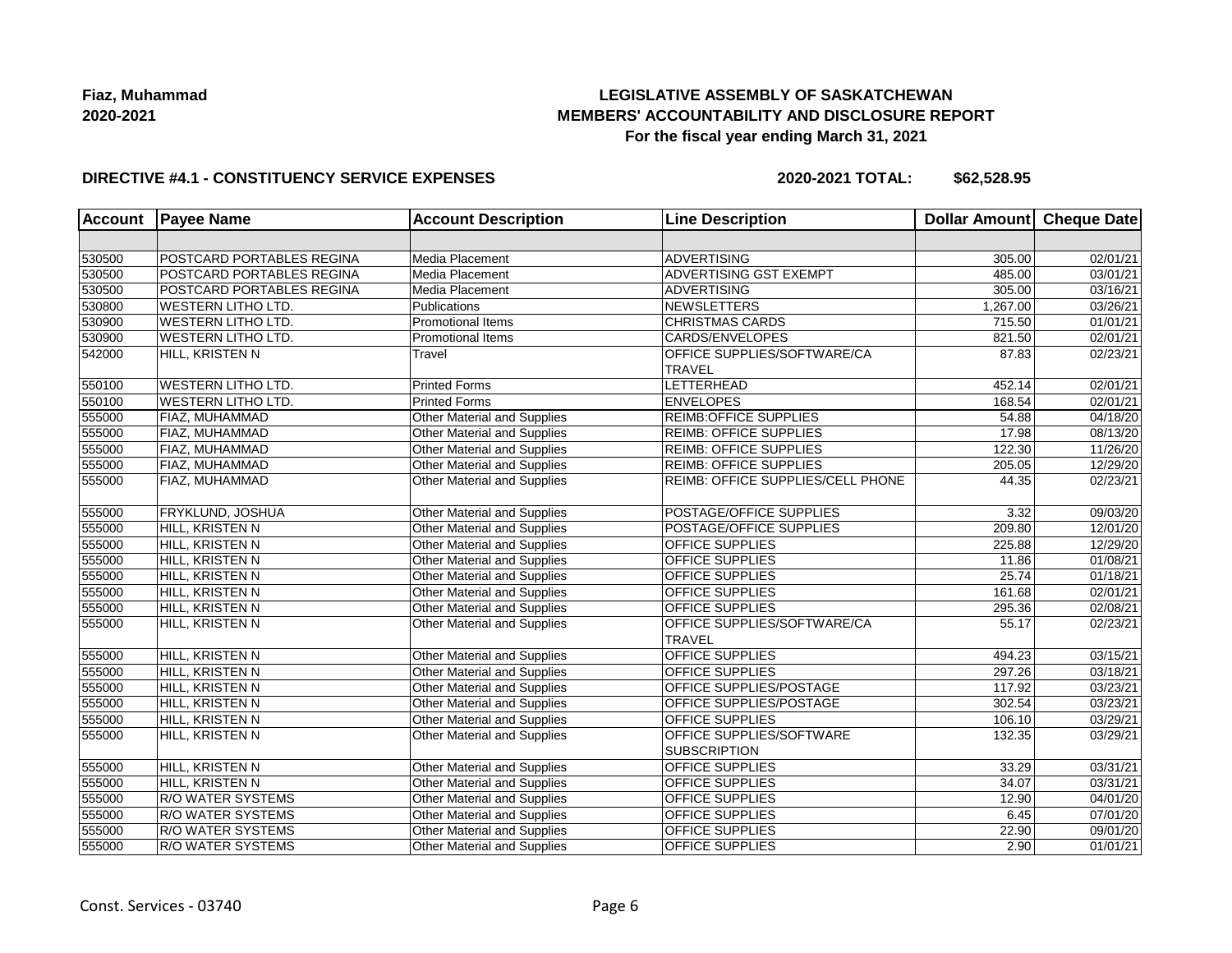# **LEGISLATIVE ASSEMBLY OF SASKATCHEWAN MEMBERS' ACCOUNTABILITY AND DISCLOSURE REPORT For the fiscal year ending March 31, 2021**

## **DIRECTIVE #4.1 - CONSTITUENCY SERVICE EXPENSES**

| <b>Account</b> | <b>Payee Name</b>         | <b>Account Description</b>           | <b>Line Description</b>                  | Dollar Amount | <b>Cheque Date</b> |
|----------------|---------------------------|--------------------------------------|------------------------------------------|---------------|--------------------|
|                |                           |                                      |                                          |               |                    |
| 555000         | <b>R/O WATER SYSTEMS</b>  | <b>Other Material and Supplies</b>   | <b>OFFICE SUPPLIES</b>                   | 16.45         | 01/01/21           |
| 555000         | <b>IR/O WATER SYSTEMS</b> | Other Material and Supplies          | <b>OFFICE SUPPLIES</b>                   | 12.90         | 02/01/21           |
| 555000         | <b>R/O WATER SYSTEMS</b>  | <b>Other Material and Supplies</b>   | <b>OFFICE SUPPLIES</b>                   | 12.90         | 03/01/21           |
| 555000         | <b>SUPREME BASICS</b>     | <b>Other Material and Supplies</b>   | <b>OFFICE SUPPLIES</b>                   | 153.69        | 03/03/21           |
| 555000         | IWASIM. MONA              | <b>Other Material and Supplies</b>   | <b>OFFICE SUPPLIES</b>                   | 8.28          | 08/10/20           |
| 564300         | <b>FIAZ, MUHAMMAD</b>     | Computer Hardware - Exp.             | REIMB: LAPTOP/SPEAKER/POSTAGE            | 1,161.04      | 12/16/20           |
| 564300         | FIAZ, MUHAMMAD            | Computer Hardware - Exp.             | REIMB: LAPTOP                            | 2,193.06      | 03/15/21           |
| 564300         | <b>FIAZ, MUHAMMAD</b>     | Computer Hardware - Exp.             | <b>REIMB: LAPTOP</b>                     | 1,332.83      | 03/23/21           |
| 564600         | HILL, KRISTEN N           | Computer Software - Exp              | <b>OFFICE SUPPLIES/SOFTWARE/CA</b>       | 177.87        | 02/23/21           |
|                |                           |                                      | TRAVEL                                   |               |                    |
| 564600         | HILL, KRISTEN N           | Computer Software - Exp              | <b>OFFICE SUPPLIES/SOFTWARE</b>          | 222.00        | 03/29/21           |
|                |                           |                                      | <b>ISUBSCRIPTION</b>                     |               |                    |
| 565200         | FIAZ, MUHAMMAD            | Office Furniture and Equipment - Exp | <b>REIMB: OFFICE SUPPLIES/CELL PHONE</b> | 99.78         | 02/23/21           |
|                |                           |                                      |                                          |               |                    |
| 565200         | <b>FIAZ, MUHAMMAD</b>     | Office Furniture and Equipment - Exp | <b>REIMB: FRIDGE</b>                     | 843.59        | 03/29/21           |
| 565200         | <b>SUPREME BASICS</b>     | Office Furniture and Equipment - Exp | <b>OFFICE CHAIR</b>                      | 784.39        | 03/01/21           |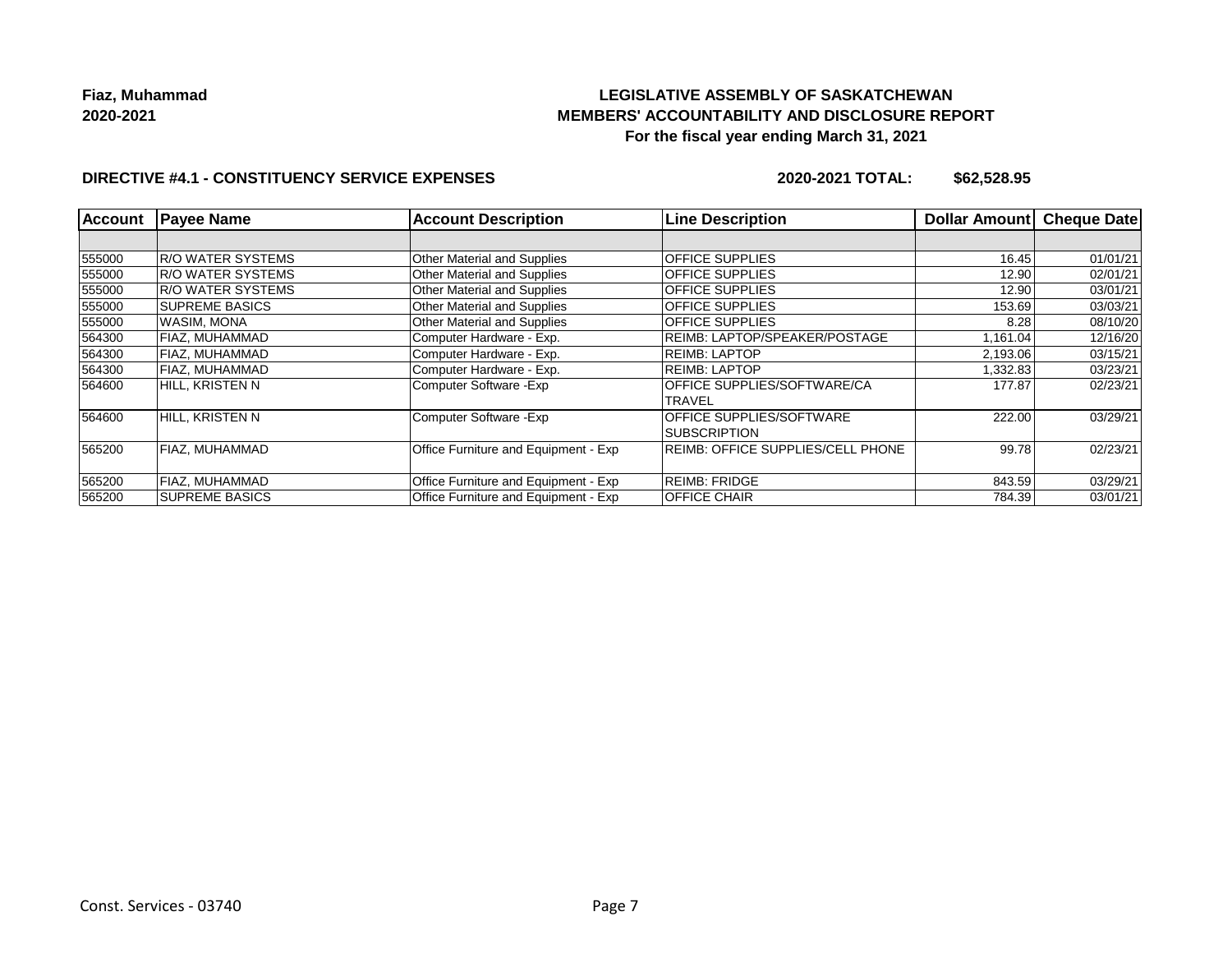## **LEGISLATIVE ASSEMBLY OF SASKATCHEWAN MEMBERS' ACCOUNTABILITY AND DISCLOSURE REPORT For the fiscal year ending March 31, 2021**

#### **DIRECTIVE #6 - CONSTITUENCY ASSISTANT EXPENSES**

**2020-2021 TOTAL: \$64,907.07**

| <b>Account</b> | <b>Payee Name</b>     | <b>Account Description</b>    | Dollar Amount Cheque Date |          |
|----------------|-----------------------|-------------------------------|---------------------------|----------|
|                |                       |                               |                           |          |
| 513000         | HILL, KRISTEN N       | Out-of-Scope Permanent        | 1,800.00                  | 12/09/20 |
| 513000         | HILL, KRISTEN N       | Out-of-Scope Permanent        | 1,950.00                  | 12/22/20 |
| 513000         | HILL, KRISTEN N       | Out-of-Scope Permanent        | 1.500.00                  | 01/06/21 |
| 513000         | HILL, KRISTEN N       | Out-of-Scope Permanent        | 1.500.00                  | 01/20/21 |
| 513000         | HILL, KRISTEN N       | Out-of-Scope Permanent        | 1,500.00                  | 02/03/21 |
| 513000         | HILL, KRISTEN N       | Out-of-Scope Permanent        | 1,900.00                  | 02/17/21 |
| 513000         | HILL, KRISTEN N       | Out-of-Scope Permanent        | 2,500.00                  | 03/03/21 |
| 513000         | HILL, KRISTEN N       | Out-of-Scope Permanent        | 1,500.00                  | 03/17/21 |
| 513000         | HILL, KRISTEN N       | Out-of-Scope Permanent        | 1,500.00                  | 03/30/21 |
| 513000         | HILL, KRISTEN N       | Out-of-Scope Permanent        | 475.00                    | 04/09/21 |
| 514000         | <b>BUKHARI, WAQAR</b> | Casual/Term                   | 110.99                    | 03/30/21 |
| 514000         | EZE, NNEKA            | Casual/Term                   | 672.62                    | 06/24/20 |
| 514000         | FRYKLUND, JOSHUA      | Casual/Term                   | 812.75                    | 06/24/20 |
| 514000         | FRYKLUND, JOSHUA      | Casual/Term                   | 448.41                    | 07/08/20 |
| 514000         | FRYKLUND, JOSHUA      | Casual/Term                   | 518.48                    | 07/22/20 |
| 514000         | FRYKLUND, JOSHUA      | Casual/Term                   | 420.39                    | 08/06/20 |
| 514000         | FRYKLUND, JOSHUA      | Casual/Term                   | 0.00                      | 08/19/20 |
| 514000         | FRYKLUND, JOSHUA      | Casual/Term                   | 112.10                    | 09/02/20 |
| 514000         | FRYKLUND, JOSHUA      | Casual/Term                   | 84.08                     | 09/16/20 |
| 514000         | FRYKLUND, JOSHUA      | Casual/Term                   | 224.21                    | 10/01/20 |
| 514000         | FRYKLUND, JOSHUA      | Casual/Term                   | 104.56                    | 10/06/20 |
| 514000         | FRYKLUND, JOSHUA      | Casual/Term                   | 896.83                    | 11/24/20 |
| 514000         | FRYKLUND, JOSHUA      | Casual/Term                   | 476.44                    | 12/09/20 |
| 514000         | FRYKLUND, JOSHUA      | Casual/Term                   | 336.31                    | 01/06/21 |
| 514000         | FRYKLUND, JOSHUA      | Casual/Term                   | 2,101.94                  | 01/20/21 |
| 514000         | FRYKLUND, JOSHUA      | Casual/Term                   | 1,793.66                  | 02/17/21 |
| 514000         | FRYKLUND, JOSHUA      | Casual/Term                   | 3,026.79                  | 03/03/21 |
| 514000         | FRYKLUND, JOSHUA      | Casual/Term                   | $-1,121.03$               | 03/04/21 |
| 514000         | FRYKLUND, JOSHUA      | Casual/Term                   | 896.83                    | 03/17/21 |
| 514000         | FRYKLUND, JOSHUA      | Casual/Term                   | 896.83                    | 03/30/21 |
| 514000         | WASIM, MONA           | Casual/Term                   | 251.12                    | 07/22/20 |
| 514000         | WASIM, MONA           | Casual/Term                   | 533.61                    | 08/06/20 |
| 514000         | WASIM, MONA           | Casual/Term                   | 784.72                    | 08/19/20 |
| 514000         | WASIM, MONA           | Casual/Term                   | 878.90                    | 09/02/20 |
| 514000         | WASIM, MONA           | Casual/Term                   | 408.06                    | 09/16/20 |
| 514000         | WASIM, MONA           | Casual/Term                   | 595.14                    | 10/01/20 |
| 514000         | WASIM, MONA           | Casual/Term                   | 1,110.68                  | 10/06/20 |
| 514300         | <b>BUKHARI, WAQAR</b> | Part-Time/Permanent Part-Time | 0.00                      | 04/01/20 |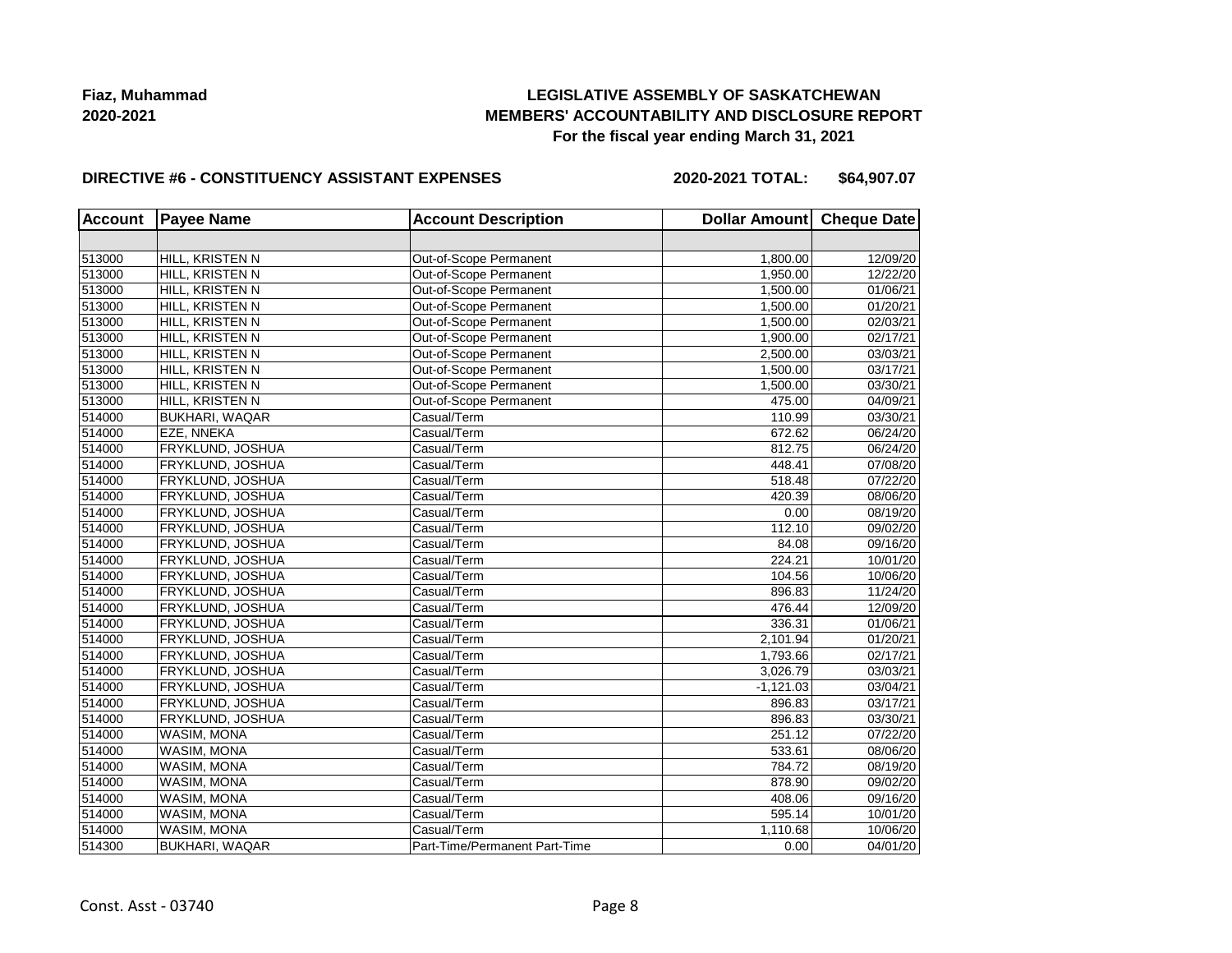## **LEGISLATIVE ASSEMBLY OF SASKATCHEWAN MEMBERS' ACCOUNTABILITY AND DISCLOSURE REPORT For the fiscal year ending March 31, 2021**

### **DIRECTIVE #6 - CONSTITUENCY ASSISTANT EXPENSES**

**2020-2021 TOTAL: \$64,907.07**

| <b>Account</b> | <b>Payee Name</b>     | <b>Account Description</b>       | Dollar Amount | <b>Cheque Date</b> |
|----------------|-----------------------|----------------------------------|---------------|--------------------|
|                |                       |                                  |               |                    |
| 514300         | <b>BUKHARI, WAQAR</b> | Part-Time/Permanent Part-Time    | $-413.67$     | 04/13/20           |
| 514300         | <b>BUKHARI, WAQAR</b> | Part-Time/Permanent Part-Time    | 1,387.57      | 04/14/20           |
| 514300         | <b>BUKHARI, WAQAR</b> | Part-Time/Permanent Part-Time    | 1,808.66      | 05/01/20           |
| 514300         | <b>BUKHARI, WAQAR</b> | Part-Time/Permanent Part-Time    | 1,530.41      | 05/13/20           |
| 514300         | <b>BUKHARI, WAQAR</b> | Part-Time/Permanent Part-Time    | 1,808.66      | 05/27/20           |
| 514300         | <b>BUKHARI, WAQAR</b> | Part-Time/Permanent Part-Time    | 2,086.92      | 06/10/20           |
| 514300         | <b>BUKHARI, WAQAR</b> | Part-Time/Permanent Part-Time    | 2,156.48      | 06/24/20           |
| 514300         | <b>BUKHARI, WAQAR</b> | Part-Time/Permanent Part-Time    | 1,808.66      | 07/08/20           |
| 514300         | <b>BUKHARI, WAQAR</b> | Part-Time/Permanent Part-Time    | 1,391.28      | 07/22/20           |
| 514300         | BUKHARI, WAQAR        | Part-Time/Permanent Part-Time    | 1,252.15      | 08/06/20           |
| 514300         | <b>BUKHARI, WAQAR</b> | Part-Time/Permanent Part-Time    | 2,017.36      | 08/19/20           |
| 514300         | <b>BUKHARI, WAQAR</b> | Part-Time/Permanent Part-Time    | 1,947.79      | 09/02/20           |
| 514300         | <b>BUKHARI, WAQAR</b> | Part-Time/Permanent Part-Time    | 1,947.79      | 09/16/20           |
| 514300         | BUKHARI, WAQAR        | Part-Time/Permanent Part-Time    | 1,391.28      | 10/01/20           |
| 514300         | <b>BUKHARI, WAQAR</b> | Part-Time/Permanent Part-Time    | 3,916.99      | 10/06/20           |
| 514300         | <b>BUKHARI, WAQAR</b> | Part-Time/Permanent Part-Time    | 1,947.79      | 11/10/20           |
| 514300         | <b>BUKHARI, WAQAR</b> | Part-Time/Permanent Part-Time    | 3,098.53      | 12/22/20           |
| 514300         | BUKHARI, WAQAR        | Part-Time/Permanent Part-Time    | 0.00          | 12/29/20           |
| 514300         | HILL, KRISTEN N       | Part-Time/Permanent Part-Time    | 790.50        | 11/24/20           |
| 519900         | None (Default)        | Change in Y/E Accrued Empl Leave | $-1,320.00$   | 04/20/20           |
|                |                       | Entitlements                     |               |                    |
| 519900         | None (Default)        | Change in Y/E Accrued Empl Leave | 851.50        | 04/14/21           |
|                |                       | <b>Entitlements</b>              |               |                    |